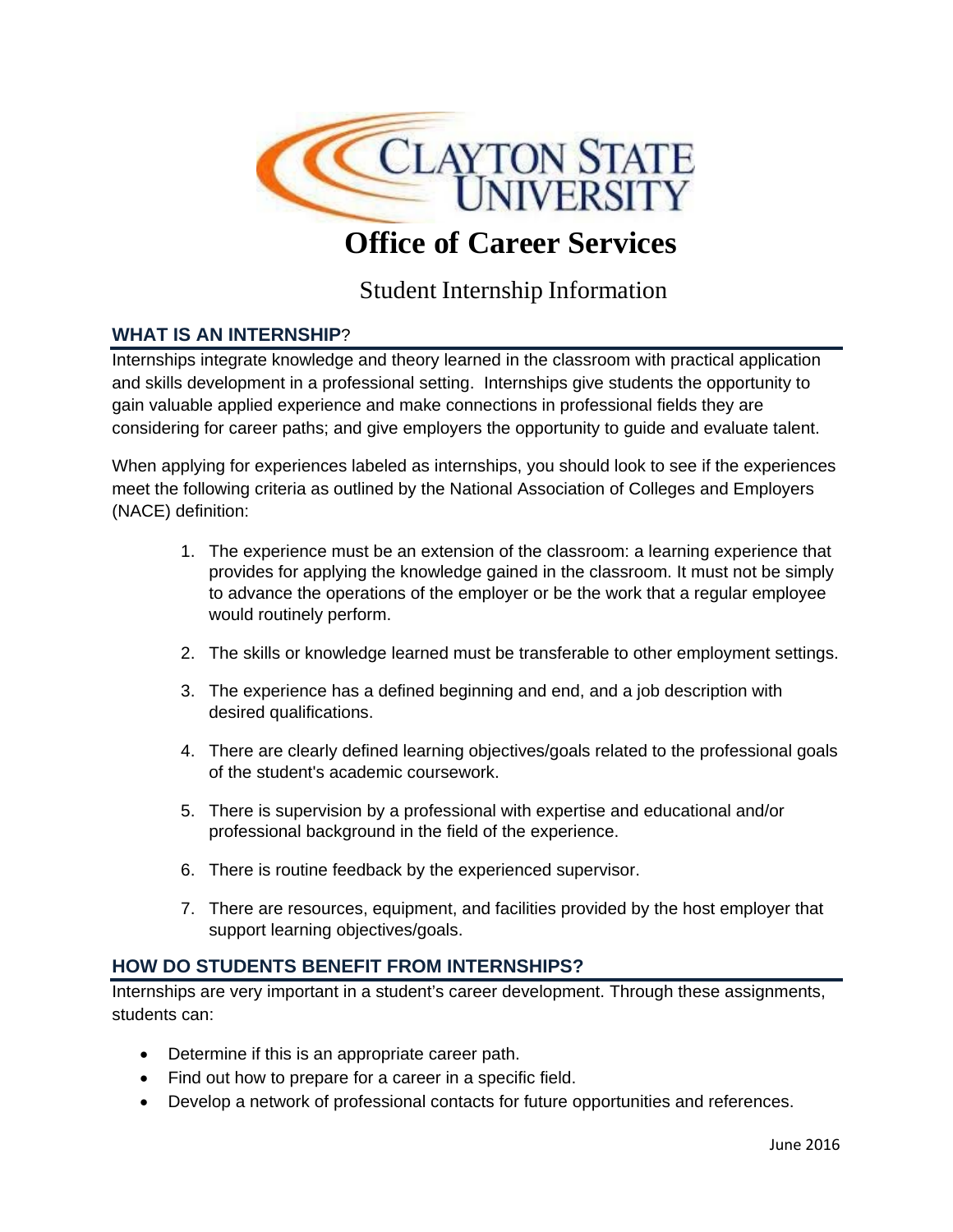- Learn about the workplace skills to develop in order to build a strong resume.
- Find out what to expect when transitioning into a full-time job

# **STUDENT ELIGIBILITY FOR ACADEMIC CREDIT INTERNSHIPS**

Students must have met the following minimum standards to be eligible for participation in Internship Learning:

- **Complete at least one full semester at CSU;**
- Earn the appropriate number of credit hours (baccalaureate program--30 hours; associate program--18 hours; certificate--12 hours);
- **Maintain Good Academic Standing:**
- Complete all course prerequisites;
- Obtain prior approval from the appropriate faculty coordinator. This involves providing evidence that the experience is directly related to the student's area of study.

Note: Academic departments as well as local organizations and businesses reserve the right to establish higher minimum requirements. Students seeking assistance in finding non-academic credit internships should contact Career Services at (678) 466-5400.

# **TYPES OF INTERNSHIP POSITIONS**

Internship Learning is a general term for any community-based experience related to a student's field of study. Internship Learning is incorporated into the University's Mission Statement as one of the common elements in all programs and services.

- 1. Internship—Typically a one-semester experience
- 2. Cooperative Education (Co-op)--Experience that continues for more than one semester
	- Alternating Co-op--student alternates semesters of full time work with semesters as a full time student.
	- Parallel Co-op--Student works and attends school at the same time.

#### **HOURS**

The University's minimum number of hours for each academic program are listed below.

Accounting = 150 hours Biology = 150 hours Communications & Media Studies = 150 hours Criminal Justice = 150 hours English  $= 150$  hours Health Care Management  $= 225$  hours Health Sciences = 120 Hours Health and Fitness Management-225 History  $= 150$  hours Information Technology 2012 & 4014 = 200 hours

Integrative Studies = 150 hours Liberal Studies = 150 hours  $Management = 150 hours$ Marketing  $= 150$  hours Legal Studies = 150 hours Political Science = 150 hours Psychology and Human Services = 150 hours Technology Management = 150 hours Theatre  $= 150$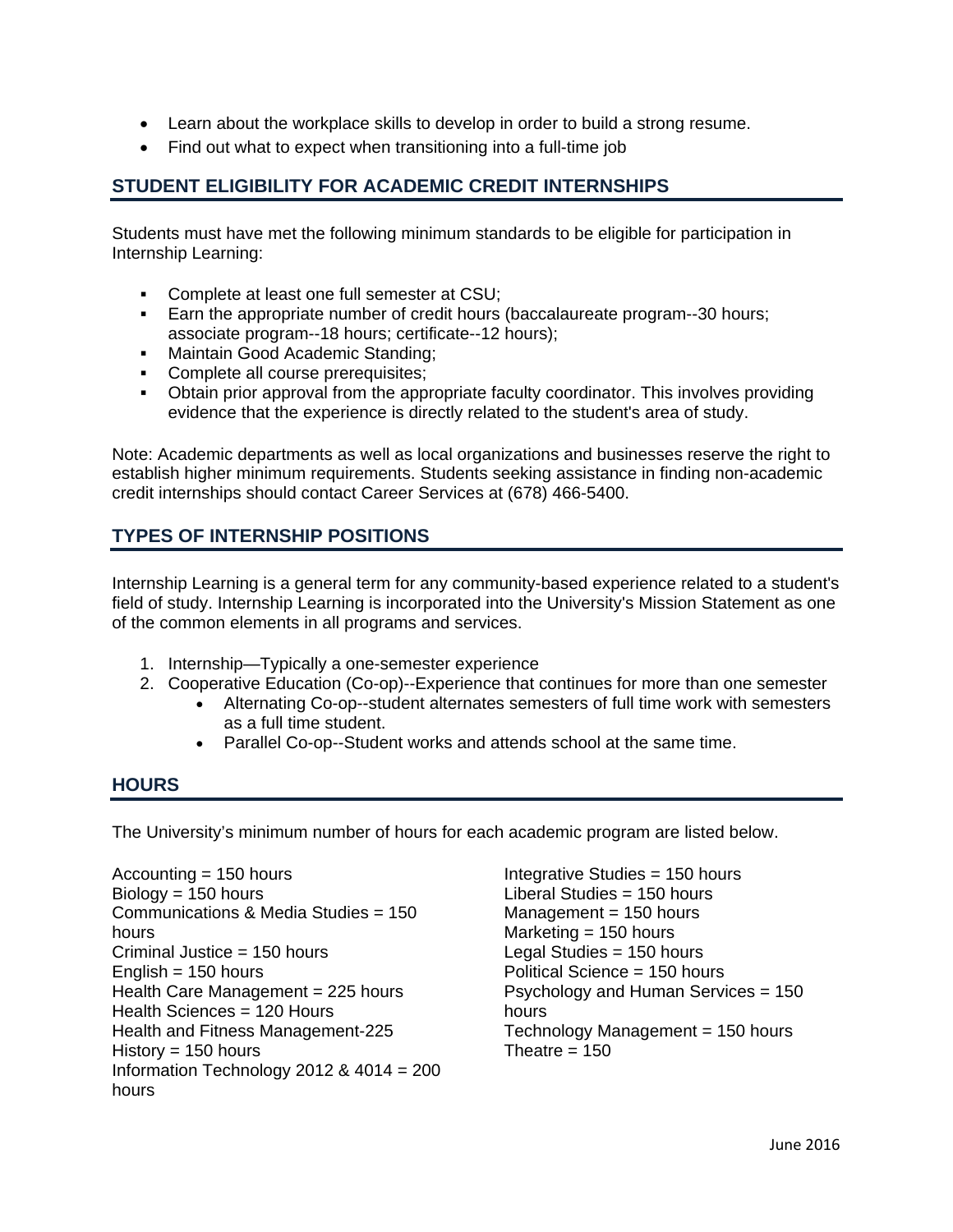# **COMPENSATION**

Most internships are unpaid; however, they often offer opportunities to meet many people in the field and even lead to job offers far before graduation. Internships with public sector organizations (i.e., non-profit organizations, government, education, etc.) are exempt from the FLSA and therefore are significantly less likely to be paid than internships in the private sector. In order for a for-profit organization to legally offer any uncompensated internship, that internship must meet the guidelines of the Fair Labor Standards Act. Specifically, the experience must be educational and of significant benefit to the intern.

#### **WHERE DO I FIND AN INTERNSHIP?**

Check LakerCareerZone

Meet with a Career Services professional to discuss available internship opportunities. Call us at (678) 466-5400 to make an appointment.

Network! Ask friends and family about opportunities

Attend Job Fairs

Contact organizations directly

# **HOW TO MAKE THE MOST OF AN INTERNSHIP EXPERIENCE**

#### **BEFORE THE INTERNSHIP:**

Ask about the dress code at the internship site, and purchase appropriate clothing if necessary.

Research the internship site more thoroughly to get a better sense of its history and organizational culture.

Ask your supervisor what you can do to prepare for the experience.

Research transportation options and make a plan for how you will get to work each day.

#### **DURING THE INTERNSHIP:**

Be professional**.** Arrive at work on time (preferably a few minutes early) and resist the temptation to leave early. If you will miss any work, call in prior to your reporting time.

Use your time efficiently—minimize breaks and lunch hour, and avoid gossip and office politics. Never do homework on the job. Avoid making personal calls.

Be proactive. If you have down time, ask about new projects you can assist with or take on yourself. Don't do just what is asked of you.